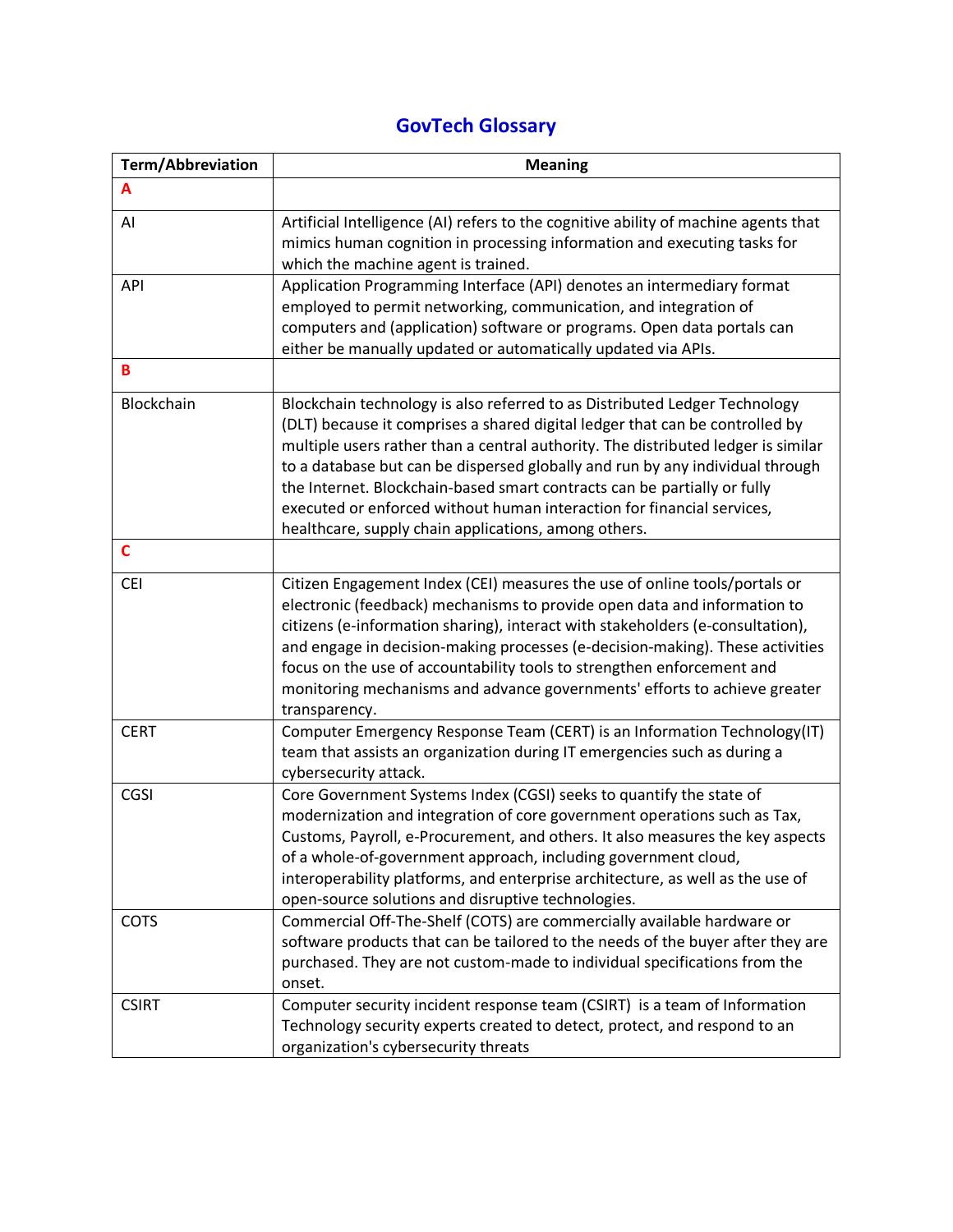| <b>Customs System</b>    | Customs system automates the filing and management of customs documents<br>and data to improve the speed and accuracy of clearance processes and      |
|--------------------------|-------------------------------------------------------------------------------------------------------------------------------------------------------|
|                          | records, and to fulfil compliance obligations in the delivery of goods.                                                                               |
| Cybersecurity            | Cybersecurity denotes protection from cybercrimes including, but not limited                                                                          |
|                          | to, hacking, internet fraud, telemarketing, and identity theft through an<br>electronic medium.                                                       |
| D                        |                                                                                                                                                       |
| Data Governance          | Data governance bodies are mostly autonomous entities focused on the                                                                                  |
| Institutions             | challenges of data protection and privacy, and the potential to use data for                                                                          |
|                          | digital entrepreneurship, contributing to digital economy development.                                                                                |
| <b>DPA</b>               | Data Protection Agency (DPA) is an institution mandated to protect the use                                                                            |
|                          | and dissemination of data and to ensure compliance with existing data                                                                                 |
|                          | protection and privacy laws. It is established to safeguard the personal data of                                                                      |
|                          | individuals; prevent and reduce discrimination via the processing of personal                                                                         |
|                          | data; and regulate the collection, use, and sharing of personal data.                                                                                 |
| Data                     | Data protection laws refer to legislation that spells out the conditions under                                                                        |
| Protection/Privacy       | which data is to be legally acquired, used, and shared, as well as authorize                                                                          |
| Laws                     | institutions to protect the privacy of the respondents' data                                                                                          |
| <b>DMS</b>               | The Debt Management System (DMS) is a type of software that is employed to                                                                            |
|                          | manage domestic and/or foreign debt owed by the government. It is intended                                                                            |
|                          | to assure timely payment of debts and related interest payments to optimize                                                                           |
|                          | the government debt portfolio. It helps to meet current and future debt                                                                               |
|                          | obligations at minimum cost.                                                                                                                          |
| Digital Gov't /          | A digital government or GovTech strategy document specifies the plan to                                                                               |
| GovTech Strategy         | operationalize digital transformation in the public sector. The strategy typically                                                                    |
|                          | aims to address key challenges to digital transformation, including the need to                                                                       |
|                          | simplify complex institutional arrangements and avoid overlapping mandates,                                                                           |
|                          | uncoordinated initiatives, and fragmentation in the implementation of<br>priorities, as well as limitations in terms of infrastructure, capacity, and |
|                          | coverage affecting public service delivery channels.                                                                                                  |
| Digital ID               | A Digital (ID) identity embodies the private information of an entity used by an                                                                      |
|                          | electronic system to identify the entity. It enables the system to authenticate                                                                       |
|                          | the entity's access to electronic services without the involvement of human                                                                           |
|                          | agents.                                                                                                                                               |
| <b>Digital Platforms</b> | These are electronic platforms that perform transactions in the public sector                                                                         |
|                          | including the delivery of goods and services.                                                                                                         |
| Digital Signature        | A digital signature is an authentication mechanism that allows for the creation                                                                       |
|                          | of a document or message that includes a code as a signature intended to                                                                              |
|                          | mimic the functions of a handwritten signature. It comprises a generation                                                                             |
|                          | algorithm, a signature algorithm, and a verification algorithm. A valid digital                                                                       |
|                          | signature promotes trust and verifies the authenticity of a document or                                                                               |
|                          | message by indicating that it was sent without alteration.                                                                                            |
| Digital skills           | Digital skills are competencies required to access and use digital devices and                                                                        |
|                          | applications. They vary from basic levels such as online searching and emailing                                                                       |
|                          | to advanced levels including programming and application development.                                                                                 |
| DT                       | Disruptive technologies (DT) relate to emerging technologies that displace                                                                            |
|                          | established products, markets, or networks by altering the way agents interact                                                                        |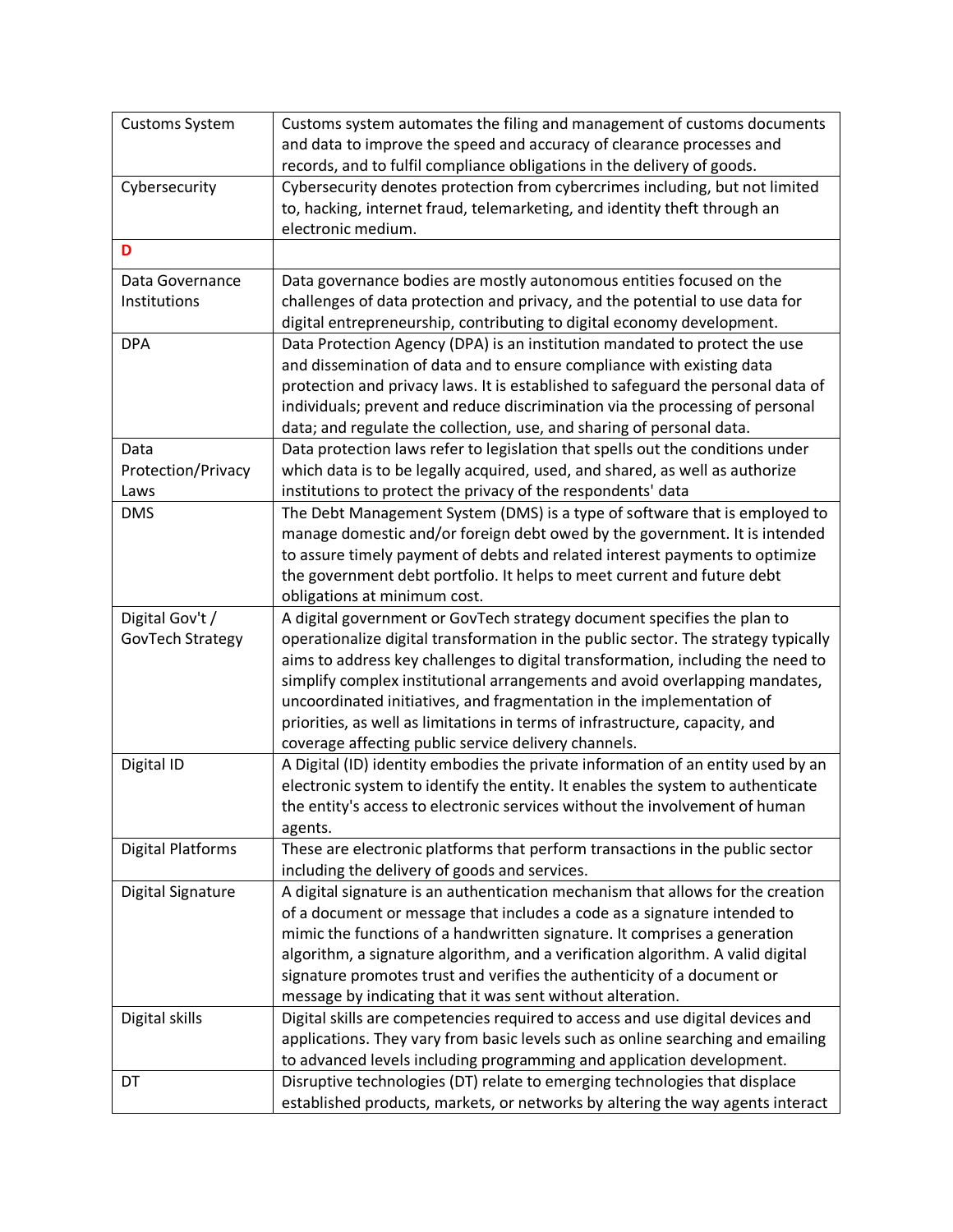|                  | with each other and operate with the broader system. Examples include              |
|------------------|------------------------------------------------------------------------------------|
|                  | Artificial Intelligence, the Internet of Things, Blockchain, among others.         |
| <b>DLT</b>       | Distributed Ledger Technology (DLT) is a shared digital ledger that can be         |
|                  | controlled by multiple users. The distributed ledger can exist in different        |
|                  | locations and be operated by multiple users (see Blockchain).                      |
| E                |                                                                                    |
| e-Filing         | E-filing relates to submitting tax documents to the relevant tax office through    |
|                  | the Internet, without the need to submit further paper documents.                  |
| e-Payment        | It is a system used for the payment of goods and services via an electronic        |
|                  | medium without the use of cash or checks.                                          |
| <b>EPI</b>       | e-Participation Index (EPI) measures people's engagement in policymaking           |
|                  | through Information Technology (IT). It assesses, "the quality and usefulness of   |
|                  | information and services provided by a country to engage its citizens in public    |
|                  | policymaking through the use of e-government programs".                            |
| e-Procurement    | E-procurement is the process of purchasing supplies and services using the         |
| System           | Internet. E-procurement systems automate the public procurement processes,         |
|                  | partially or fully, depending on the country's specific needs, including the       |
|                  | announcement of procurement notices, submission and evaluation of tenders,         |
|                  | contract signature, auctioning, and vendor management. It can be interfaced        |
|                  | with other systems, such as FMIS, tax and business registry systems, to            |
|                  | automate data exchange using web APIs                                              |
| F                |                                                                                    |
| <b>FMIS</b>      | Financial Management Information System (FMIS) automates public financial          |
|                  | management (PFM) processes including budget formulation, execution (such           |
|                  | as commitment control, debt management, treasury operations), accounting,          |
|                  | and reporting. When FMIS and other PFM information systems (including, e-          |
|                  | procurement, payroll, debt management) are linked with a central data              |
|                  | warehouse (DW) to regularly record and report financial transactions, the          |
| G                | system is termed as an integrated FMIS (or IFMIS).                                 |
|                  |                                                                                    |
| G <sub>2</sub> B | Government to business (G2B) is one of the primary models of e-service             |
|                  | delivery that focuses on providing information and services to businesses. It      |
|                  | provides a platform to minimize information asymmetry between government           |
|                  | and businesses (for example, concerning tax obligations) and enhance the           |
|                  | efficiency of communication and transactions between government and<br>businesses. |
| G <sub>2</sub> C | Government to citizen (G2C) relates to an online portal or tool through which      |
|                  | ICT is applied to improve public services to citizens. G2C helps to improve        |
|                  | communication and democratic governance through the use of Information             |
|                  | Communication Technology (ICT).                                                    |
| G <sub>2</sub> G | Government to Government (G2G) encompasses e-government centered on                |
|                  | interactions within government. This can be in the form of data, documents or      |
|                  | information sharing through an online service delivery portal among Ministries     |
|                  | Departments and Agencies (MDAs). G2G seeks to improve apply information            |
|                  | technology to improve internal efficiency within government.                       |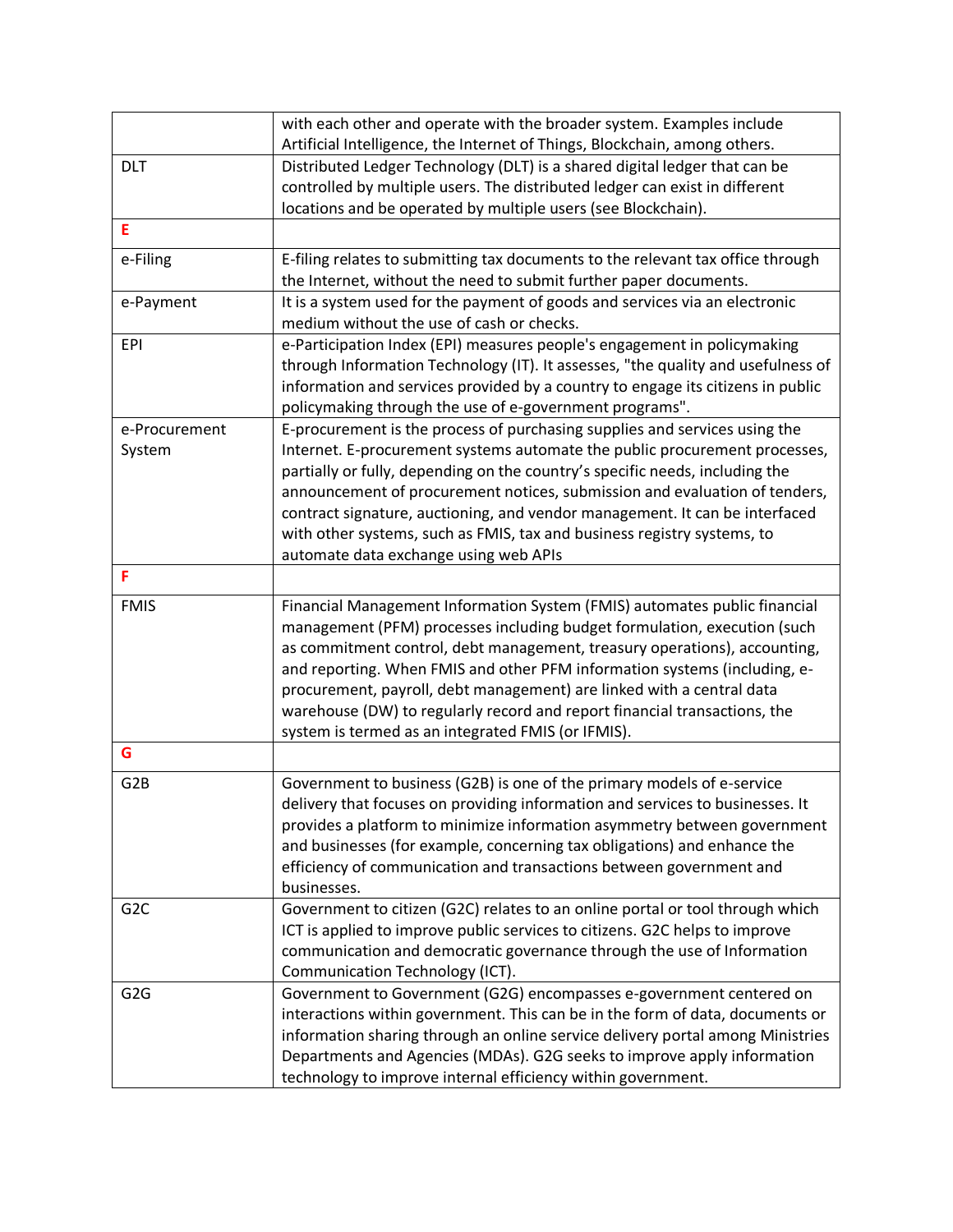| <b>GEA</b>                   | Government Enterprise Architecture (GEA) provides a common framework for<br>integrating strategic, business, as well as technology management as an<br>integral part of public sector modernization. It supports a whole-of-<br>government approach to digital transformation by ensuring the delivery of<br>services and functions in an efficient and coordinated manner. The Open<br>Group Architecture Framework (TOGAF) defines GEA as "a whole of<br>government approach to support government ecosystems by transcending<br>boundaries for delivering services in a coordinated, efficient, and equitable<br>manner."                                                                                                                                                                                                                 |
|------------------------------|----------------------------------------------------------------------------------------------------------------------------------------------------------------------------------------------------------------------------------------------------------------------------------------------------------------------------------------------------------------------------------------------------------------------------------------------------------------------------------------------------------------------------------------------------------------------------------------------------------------------------------------------------------------------------------------------------------------------------------------------------------------------------------------------------------------------------------------------|
| GIF                          | Government Interoperability Framework (GIF) refers to a document or group<br>of documents that specify common features including vocabularies, concepts,<br>principles, policies, guidelines, recommendations, standards, and practices for<br>Ministries Departments and Agencies (MDAs) that intend to cooperate to<br>achieve joint delivery of public services (Lisboa and Soares, 2014). Avoiding<br>silos of MDAs can be accomplished through horizontal and vertical integration.<br>Horizontal integration also referred to as "government service bus" (GSB),<br>entails cross-boundary platforms for connectivity and interoperability of<br>systems across ministries and agencies. Vertical integration relates to the<br>cross-layer connectivity of government systems according to their specific<br>functions.               |
| Government cloud             | Government cloud provides a shared platform to support the different needs<br>of public entities. It is a technology that enables access to files, data, software,<br>hardware, and third-party services from a Web browser, in real-time, through<br>the internet. A private or hybrid government cloud offers government<br>agencies more flexibility than traditional data center operations through<br>shared resource pooling, secure Internet access, and measured and<br>expandable services, such as software as a service (SaaS), platform as a service<br>(PaaS), and infrastructure as a service (IaaS). A private government cloud can<br>be established within the country, whereas public clouds provide hosting<br>services usually outside the country. Hybrid clouds combine the functions of<br>public and private clouds. |
| Government<br>Responsiveness | Government responsiveness refers to the practice of ensuring that citizens are<br>served responsibly by government officials.                                                                                                                                                                                                                                                                                                                                                                                                                                                                                                                                                                                                                                                                                                                |
| <b>GovTech Institutions</b>  | GovTech institutions are entities dedicated to the advancement of GovTech.<br>GovTech is a whole-of-government approach to public sector modernization<br>that promotes simple, efficient, and transparent government with the citizen<br>at the center of reforms. GovTech is the approach that represents the current<br>frontier of government digital transformation.                                                                                                                                                                                                                                                                                                                                                                                                                                                                    |
| <b>GRM</b>                   | Grievance Redress Mechanism (GRM) is a set of arrangements that allow<br>citizens to express grievances about government's services, and (in)actions and<br>seek redress. It is a vital means to mitigate, manage, and resolve potential or<br>realized adverse impacts of government's behavior or behavior of government<br>officials.                                                                                                                                                                                                                                                                                                                                                                                                                                                                                                     |
| GSB                          | Government Service Bus (GSB) is a standards-based integration platform for<br>automating secure data exchange among different government databases and<br>applications to support government operations and the delivery of services.                                                                                                                                                                                                                                                                                                                                                                                                                                                                                                                                                                                                        |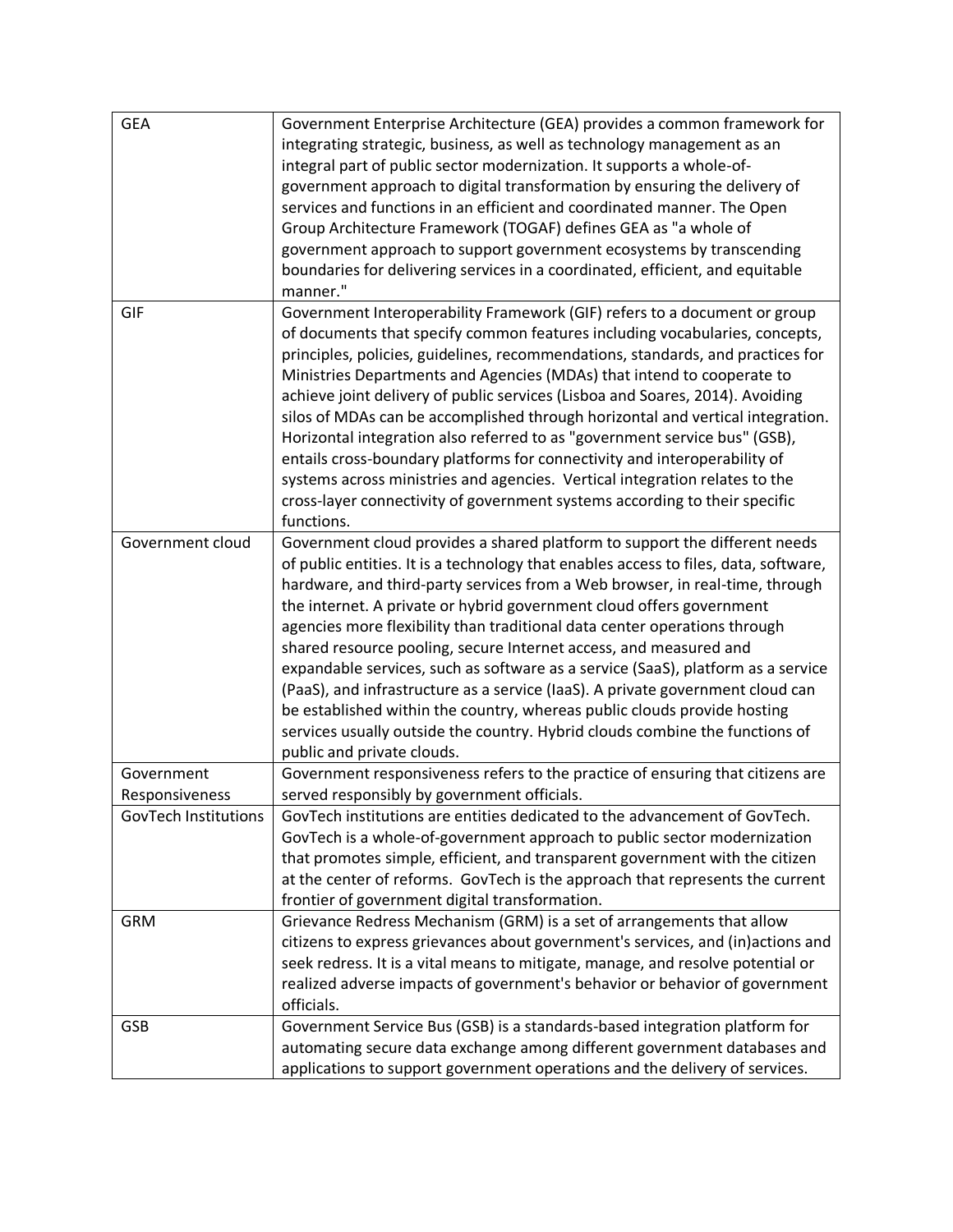| <b>GTEI</b>       | GovTech Enablers Index (GTEI) quantifies maturity in the cross-cutting drivers     |
|-------------------|------------------------------------------------------------------------------------|
|                   | of the digital transformation agenda. They include digital skills in the public    |
|                   | sector, an appropriate and conducive legal and regulatory regime, strong           |
|                   | enabling and safeguarding institutions, and an environment that fosters            |
|                   | innovation in the public sector. Effective regulations, improved technical skills, |
|                   | and accountable institutions are the analogue complements of digital               |
|                   | investments. The key foundations of internet connectivity, robust                  |
|                   | identification systems, digital signature, and other important dimensions are      |
|                   | also included in this component.                                                   |
| <b>GTMI</b>       | GovTech Maturity Index (GTMI) measures four main GovTech focus areas,              |
|                   |                                                                                    |
|                   | namely: core government systems, public service delivery, citizen engagement,      |
|                   | and GovTech enablers. The GTMI is not intended to create a ranking of              |
|                   | countries. Instead, it measures a country's position on the GovTech trajectory     |
|                   | by measuring progress in the four GovTech focus areas the reflect progress in      |
|                   | digital transformation in the public sector.                                       |
| н                 |                                                                                    |
| <b>HRMIS</b>      | Human Resource Management Information System (HRMIS) is a software or              |
|                   | system is used to manage human resources. HRMIS can help to perform                |
|                   | several functions including recruitment, storage of employee data, payroll         |
|                   | management, time and attendance recording, and management of worker                |
|                   | performance and training. When the HRMIS is linked with other systems, it is       |
|                   | described as an integrated HRMIS.                                                  |
|                   |                                                                                    |
| laaS              | Infrastructure as a service (IaaS) is a government cloud option that provides      |
|                   | highly scalable and automated on-demand and as-needed computing                    |
|                   | resources. IaaS is fully self-service for accessing and monitoring computers,      |
|                   | networking, storage, virtualization, and other services. Virtualization creates a  |
|                   | software-based - or virtual - representation of servers, storage units and         |
|                   | network resources to increase the efficiency and agility of computer hardware.     |
| ICT               | information and Communications Technology (ICT) is defined in the e- ASEAN         |
|                   | Framework Agreement as, "infrastructure, hardware and software systems,            |
|                   | needed to capture, process and disseminate information to generate                 |
|                   | information-based products and services" (ASEAN, 2000, Article 1a).                |
| Inclusive         | Inclusive participation emphasizes leaving no one behind. In other words,          |
| Participation     | inclusive participation exists when all individuals, including vulnerable and      |
|                   | minority groups, can fully take part, use, and benefit from an existing system,    |
|                   | mechanism, or portal.                                                              |
| IoT               | Internet of Things (IoT) is a technology that involves using interlinked controls  |
|                   | and sensors to collect and analyze data about a system or an environment and       |
|                   | its constituent elements, with the view to enhance understanding of the            |
|                   | system and automate processes that were previously undertaken manually.            |
| J                 |                                                                                    |
|                   |                                                                                    |
| <b>Job Portal</b> | Job Portals are websites used to post vacancies. In the public sector, they can    |
|                   | serve as an integral part of the hiring procedure and limit the probability of     |
|                   | corruption in the hiring process through greater transparency and reduction of     |
|                   | information asymmetry regarding the availability of job openings. Efficient use    |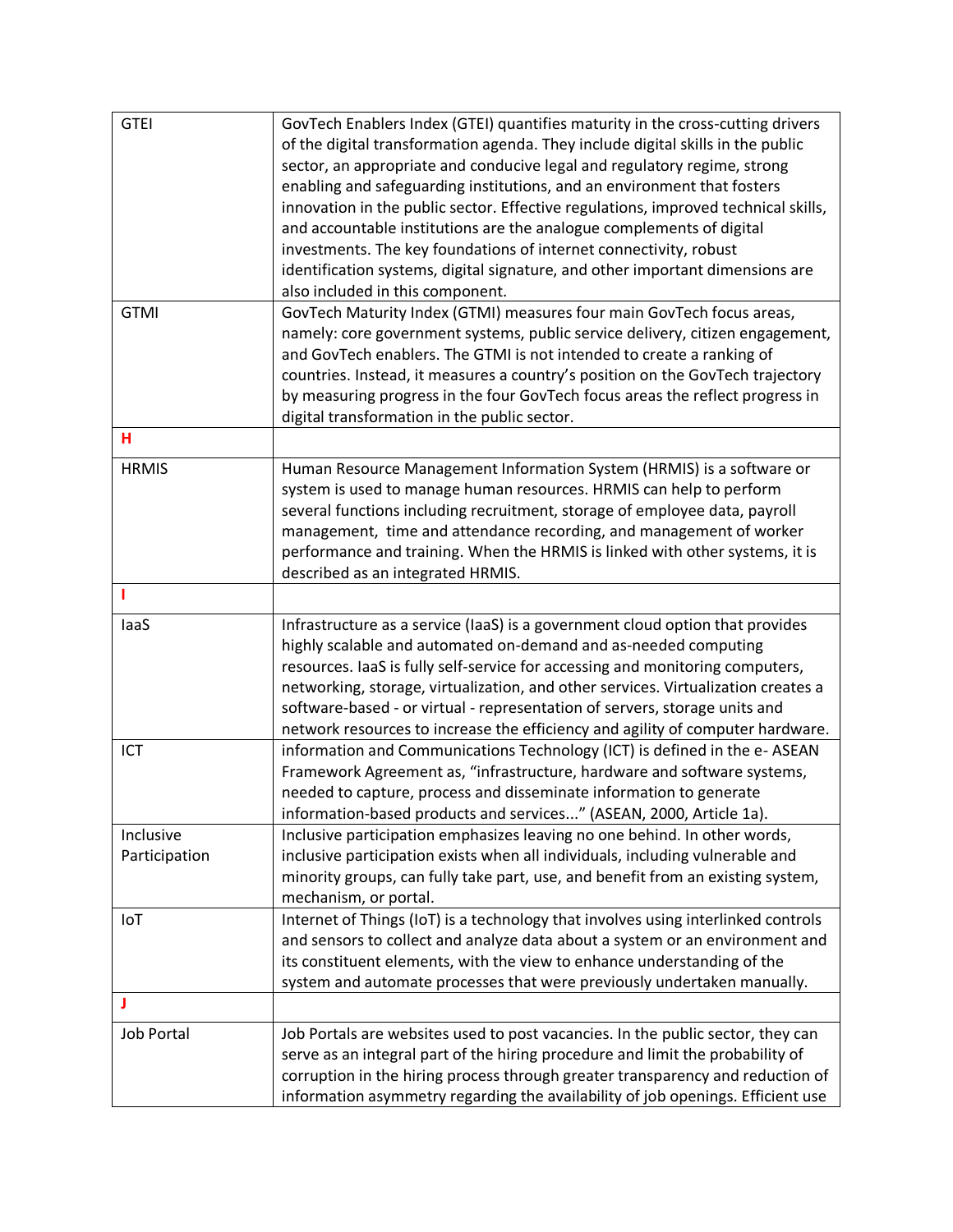|                                                  | of job portals in the public sector will translate into the employment of<br>qualified candidates at lower costs.                                                                                                                                                                                                                                                                                                                                                                                                                                                                                                                                                                                                                                                                                                                                                                                                                                                                                                                                                                                                                                                                                                                                                                                                                          |
|--------------------------------------------------|--------------------------------------------------------------------------------------------------------------------------------------------------------------------------------------------------------------------------------------------------------------------------------------------------------------------------------------------------------------------------------------------------------------------------------------------------------------------------------------------------------------------------------------------------------------------------------------------------------------------------------------------------------------------------------------------------------------------------------------------------------------------------------------------------------------------------------------------------------------------------------------------------------------------------------------------------------------------------------------------------------------------------------------------------------------------------------------------------------------------------------------------------------------------------------------------------------------------------------------------------------------------------------------------------------------------------------------------|
| M                                                |                                                                                                                                                                                                                                                                                                                                                                                                                                                                                                                                                                                                                                                                                                                                                                                                                                                                                                                                                                                                                                                                                                                                                                                                                                                                                                                                            |
| ML                                               | Machine learning (ML) is a part of Artificial Intelligence that encompasses the<br>improvement of computer algorithms through experience (or by iterative<br>execution) and by the use of data. The algorithms can learn/adapt by analyzing<br>and drawing inferences from patterns in data, without human intervention or<br>explicit instructions from a human agent.                                                                                                                                                                                                                                                                                                                                                                                                                                                                                                                                                                                                                                                                                                                                                                                                                                                                                                                                                                    |
| $\mathbf{o}$                                     |                                                                                                                                                                                                                                                                                                                                                                                                                                                                                                                                                                                                                                                                                                                                                                                                                                                                                                                                                                                                                                                                                                                                                                                                                                                                                                                                            |
| <b>OCDS</b>                                      | Open Contracting Data Standard (OCDS) is a set of standards that provide best-<br>practice guidance to publishers of public contracting data. OCDS specifies<br>relevant data and documents that need to be published at each stage of<br>contracting to procure goods and services for the public sector. It details out<br>key documents and data that should be published, supported by a<br>documented open data specification that lays out the data structures and<br>fields that publishers need to use to increase the accessibility, interoperability,<br>and usability of the published data.                                                                                                                                                                                                                                                                                                                                                                                                                                                                                                                                                                                                                                                                                                                                    |
| <b>OGP</b>                                       | Open Government Partnership (OGP) is a partnership-oriented initiative<br>established to obtain and strengthen the commitments of governments to<br>boost transparent, participatory, inclusive, and accountable governance.                                                                                                                                                                                                                                                                                                                                                                                                                                                                                                                                                                                                                                                                                                                                                                                                                                                                                                                                                                                                                                                                                                               |
| <b>Online Pension</b><br>Portal                  | Online Pension Portal or e-Pension portal is an online tool that can be used to<br>manage and update pension records. It provides an automated (rather than a<br>manual) procedure for calculations related to the settlement of pension and<br>other retirement benefits to the public sector employees.                                                                                                                                                                                                                                                                                                                                                                                                                                                                                                                                                                                                                                                                                                                                                                                                                                                                                                                                                                                                                                  |
| Online public<br>service delivery<br>portal      | A portal or website from which individuals and businesses can access public<br>services. The portal capabilities can be categorized as Government to Business<br>(G2B), Government to Citizen (G2C), Government to Government (G2G),<br>Government to Employees (G2E) or other forms to describe the focus on<br>related interactions. The portal can be a one-stop shop for multiple public<br>services instead of multiple access points for multiple services.<br>Integrated online public service portals, also called "One-Stop Shop" or similar,<br>provide access to all available services. Level 1 or 2 is mostly information /<br>forms and some online transactions. Level 3 or 4 is mostly transactional,<br>including single sign-on mechanisms. Transactional services refer to the<br>requests that can be submitted online after a secure sign in process, ideally<br>with no paper submission or electronic document upload, and it can be<br>processed and completed online. The connected government systems handle<br>the interchange of administrative documents (e.g., filing of administrative<br>forms, delivery and cross-checking of administrative certificates, between end<br>users and service providers) and pull necessary data from relevant registries<br>and databases to complete the service request. |
| <b>Online Social</b><br><b>Protection Portal</b> | An online portal dedicated to improving social protection of vulnerable and<br>minority groups such as the aged, unemployed among others. The portal<br>performs functions such as the registration of individuals and organizations<br>that require social protection, as well as the transfer of financial payments and<br>non-financial support to the same persons or groups.                                                                                                                                                                                                                                                                                                                                                                                                                                                                                                                                                                                                                                                                                                                                                                                                                                                                                                                                                          |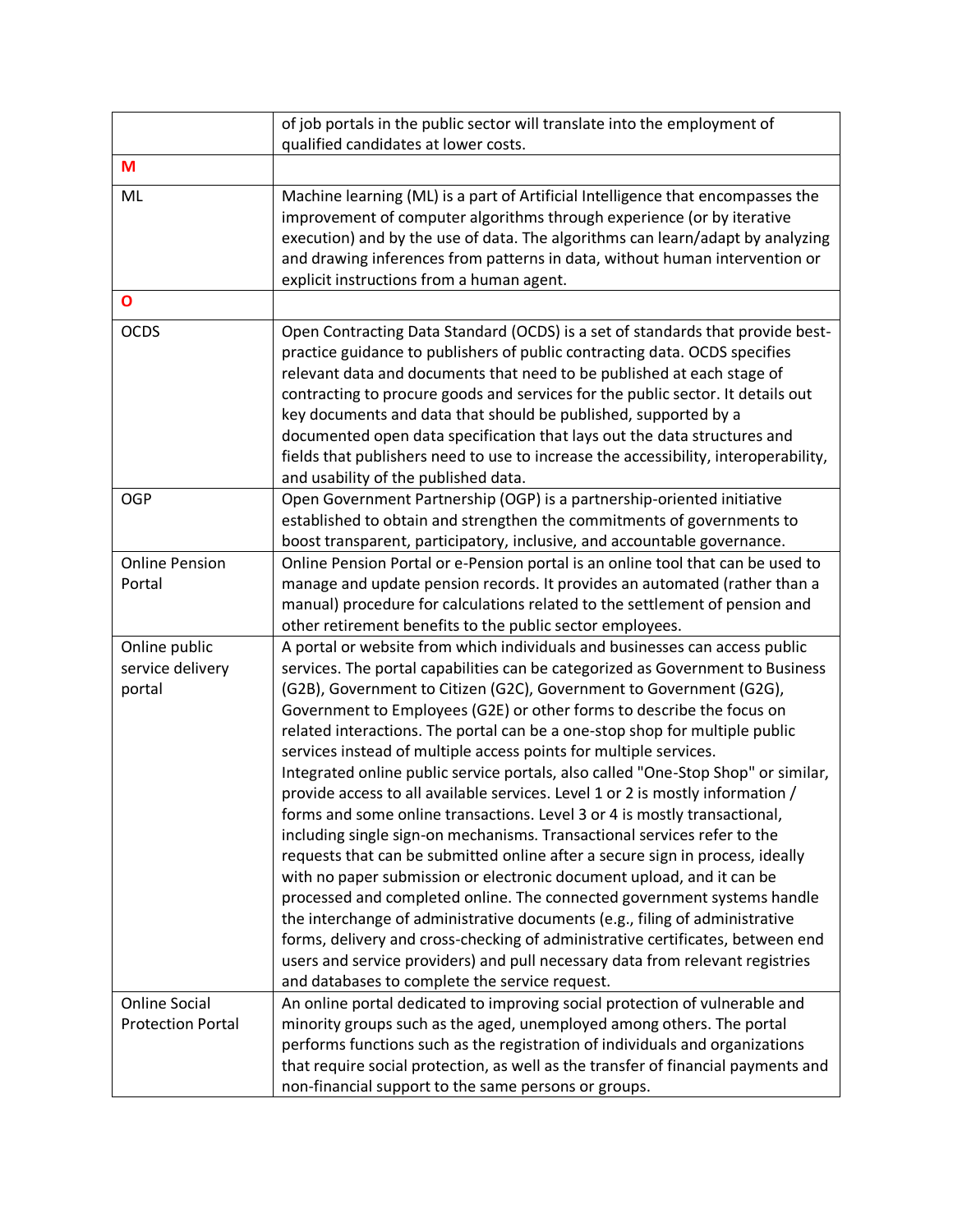| Open Data portal | These are portals that provide access to government data for improving              |
|------------------|-------------------------------------------------------------------------------------|
|                  | transparency and accountability. The data can be accessed in either machine-        |
|                  | readable format such as CSV files or non-machine-readable formats such as           |
|                  | PDFs and used without restrictions from copyright, patents, or other forms of       |
|                  | control.                                                                            |
| Open Government  | It is a portal created to operationalize and strengthen open governance and         |
| Portal           | transparency through the timely and proactive publication of data and               |
|                  | documents for universal access, reuse and (re)distribution without restriction.     |
|                  | Proceedings of the government can also be accessed through the portal to            |
|                  | encourage effective public oversight and accountability.                            |
| OSS              | Open-Source Software (OSS) is a software that is available under a license          |
|                  | whereby the copyright holder grants users of the software the freedom to use,       |
|                  | study, change, and distribute the software and its source code. Firefox             |
|                  | browser is a simple example of an OSS. Open-source machine                          |
|                  | learning/prediction tools may help governments analyze and enhance the              |
|                  |                                                                                     |
|                  | information value of public financial management and administration data in         |
|                  | tax compliance, fraud detection, and procurement.                                   |
| P                |                                                                                     |
| PaaS             | Platform as a service (PaaS) is a government cloud option that provides             |
|                  | hardware and software tools available over the Internet for developers to           |
|                  | create customized applications. All servers, storage, and networking can be         |
|                  | managed by the enterprise or a third-party provider, while the developers can       |
|                  | maintain management of existing government systems and applications.                |
| Payroll System   | The payroll system primarily focuses on the compensation of employees,              |
|                  | unlike the broader HRMIS system which concentrates on management worker             |
|                  | relations but can also be used for payroll management functions. When the           |
|                  | payroll system is linked with other core government systems, it is termed an        |
|                  | integrated payroll system. The system can be distributed (i.e., comprise a          |
|                  | separate Payroll in MDAs) or centralized (i.e., constitute a shared Payroll for all |
|                  | MDAs)                                                                               |
| Pension system   | The pension system computes the value of the pension settlement and other           |
|                  | retirement benefits to the public sector employees. An interconnected               |
|                  | pension system with core government systems is termed an integrated                 |
|                  | pension system. The system can be distributed (i.e., constitute separate            |
|                  | pension systems in MDAs) or centralized (i.e., comprise a shared Payroll for all    |
|                  | MDAs)                                                                               |
| <b>PIMS</b>      | Public Investment Management System (PIMS) streamlines, automates and               |
|                  | supports the management of the public investment lifecycle, involving the           |
|                  | submission, review, and approval of project proposals, as well as the execution     |
|                  | and monitoring of the projects.                                                     |
| PKI              | Public Key Infrastructure (PKI) comprises a set of roles, policies, hardware,       |
|                  | software, and procedures required to generate, use, manage, distribute, store,      |
|                  | and revoke digital certificates, as well as manage public-key encryption. It        |
|                  |                                                                                     |
|                  | controls the issuance of digital certificates to protect data and provides unique   |
|                  | digital identities for users, devices and software applications, PKI also secures   |
|                  | end-to-end information exchange.                                                    |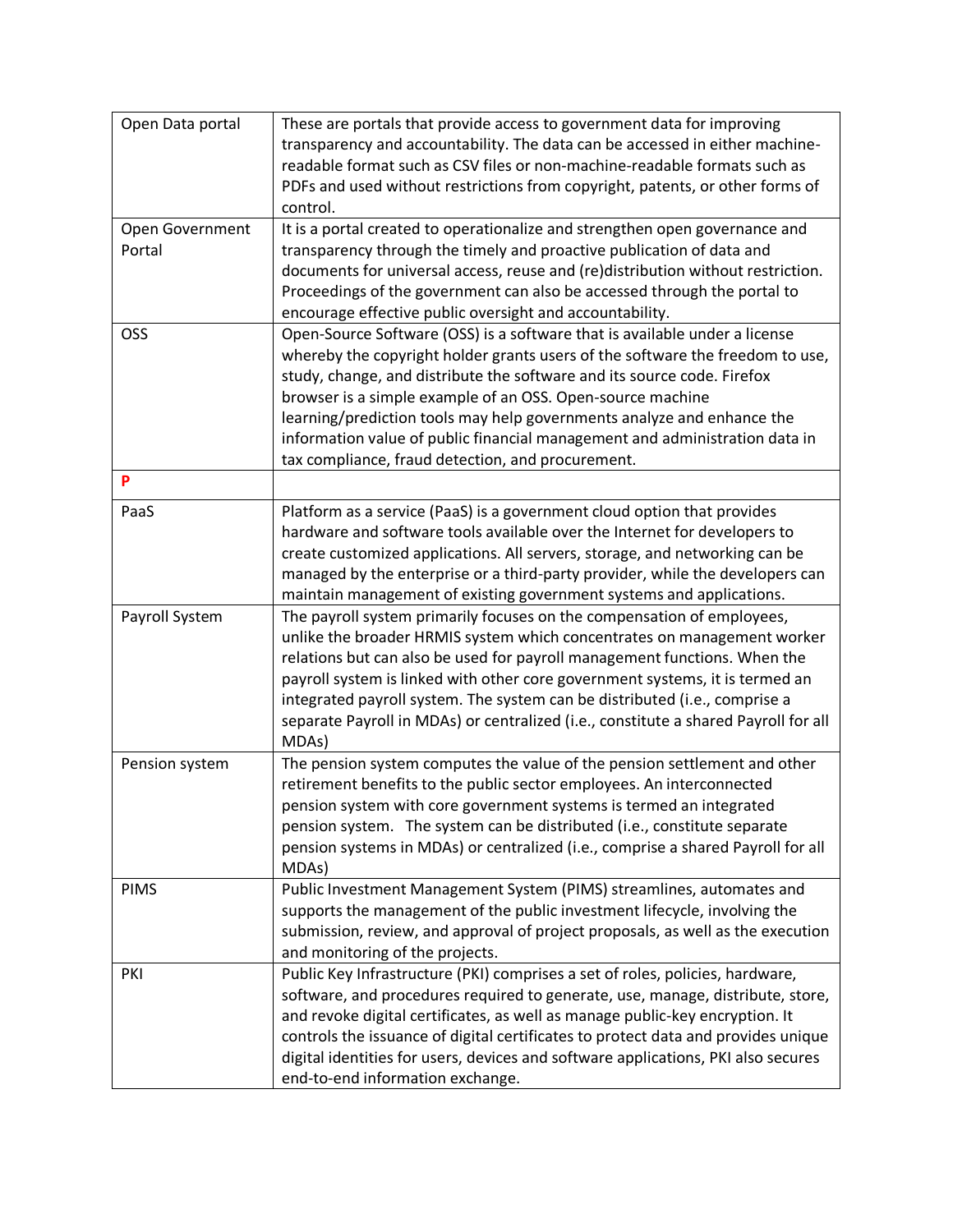| <b>PSDI</b>                | Public Service Delivery Index (PSDI) measures the state and progress of              |
|----------------------------|--------------------------------------------------------------------------------------|
|                            | GovTech projects that support the design of human-centered online services           |
|                            | which are simple, transparent, and universally accessible. Special attention is      |
|                            | paid to services that are accessible through low-cost digital solutions such as      |
|                            |                                                                                      |
|                            | mobile phones and free open-source applications, tailored to digital literacy        |
|                            | and reaching all intended beneficiaries and users, including vulnerable groups.      |
| Public sector              | Public sector innovation labs emphasize the enhancement of innovation and            |
| innovation                 | digital skills in the public sector in collaboration with the private sector. Public |
|                            | sector innovation encompasses improvements in both the content of public             |
|                            | services and the instruments used to deliver them.                                   |
| $\mathbf R$                |                                                                                      |
| <b>RTI</b>                 | Right to Information (RTI) law specifies the sets out of the rules and               |
|                            | procedures regarding citizens' right to information. The RTI guarantees the          |
|                            | right of citizens to have access to certain data and information in the public       |
|                            | sector.                                                                              |
| $\mathsf{s}$               |                                                                                      |
|                            |                                                                                      |
| SaaS                       | Software as a service (SaaS) is the most commonly used government cloud              |
|                            | option for businesses. It utilizes the Internet to deliver applications, such as     |
|                            | Zoom, WebEx, and Dropbox. A majority of SaaS applications run directly on a          |
|                            | web browser, which means they do not require any downloads or installations          |
|                            | from the client's viewpoint.                                                         |
| <b>SC</b>                  | Steering Committee (SC) is a committee that is responsible for determining the       |
|                            | priorities or order of business of an organization or project, coupled with the      |
|                            | management of its operations.                                                        |
| T                          |                                                                                      |
| <b>Tax System Services</b> | Tax online service portal provides access to specific transactional services         |
|                            | (registration, filing, payments, etc.) as an extension of the Tax Management         |
|                            |                                                                                      |
|                            | Information Systems (see TMIS below).                                                |
| <b>TMIS</b>                | Tax Management Information System (TMIS) automates and streamlines the               |
|                            | processes related to configuring, collecting, managing, accounting, and              |
|                            | reporting of taxes.                                                                  |
| <b>TOGAF</b>               | The Open Group Architecture Framework (TOGAF) is one of the most                     |
|                            | frequently used frameworks for enterprise architecture in the public and             |
|                            | private sectors. It provides an approach for designing, planning, implementing,      |
|                            | and governing an enterprise digital architecture.                                    |
| <b>TSA</b>                 | Treasury Single Account (TSA) refers to the unification of government bank           |
|                            | accounts to consolidate, utilize and manage government cash resources. It            |
|                            | minimizes cash management and borrowing costs by reducing fragmentation              |
|                            | in the handling of government receipts and payments. The GTMI assesses               |
|                            | whether there is a TSA linked with a Financial Management Information                |
|                            |                                                                                      |
| U                          | System (FMIS) to automate payments and bank reconciliation.                          |
|                            |                                                                                      |
| Universal                  | Universal accessibility or omnichannel access enables individuals with               |
| Accessibility              | disabilities and vulnerable groups to gain access to all services and participate    |
|                            | fully in all aspects of life in an inclusive society through varied media including  |